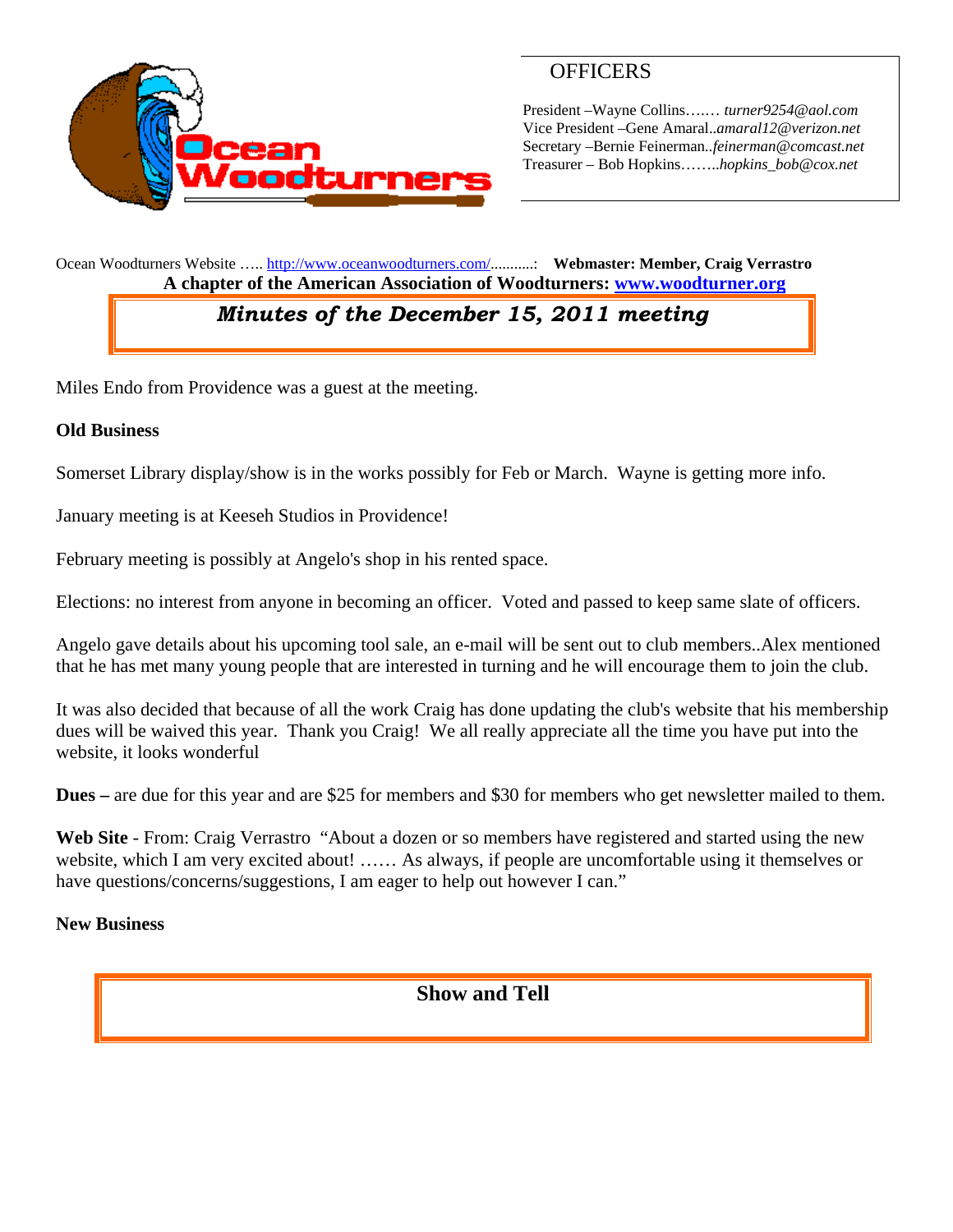

Charles Hockenson **Charles Hockenson** Donna Parrillo 12" Cherry bowl



Mike Cyr – Holly and veneer bowl w/Mahogany base & a Sea Urchin ornament



Mike Murray showed 2 vessels Ring holder

turned by Gene Amaral



Rich Jones – Spalted Beech vase and Cocobolo box





Rich Lemieux completed Croquet balls

# **Demonstration**

Rich Lemieux demonstrated the procedure for making a Croquet Ball